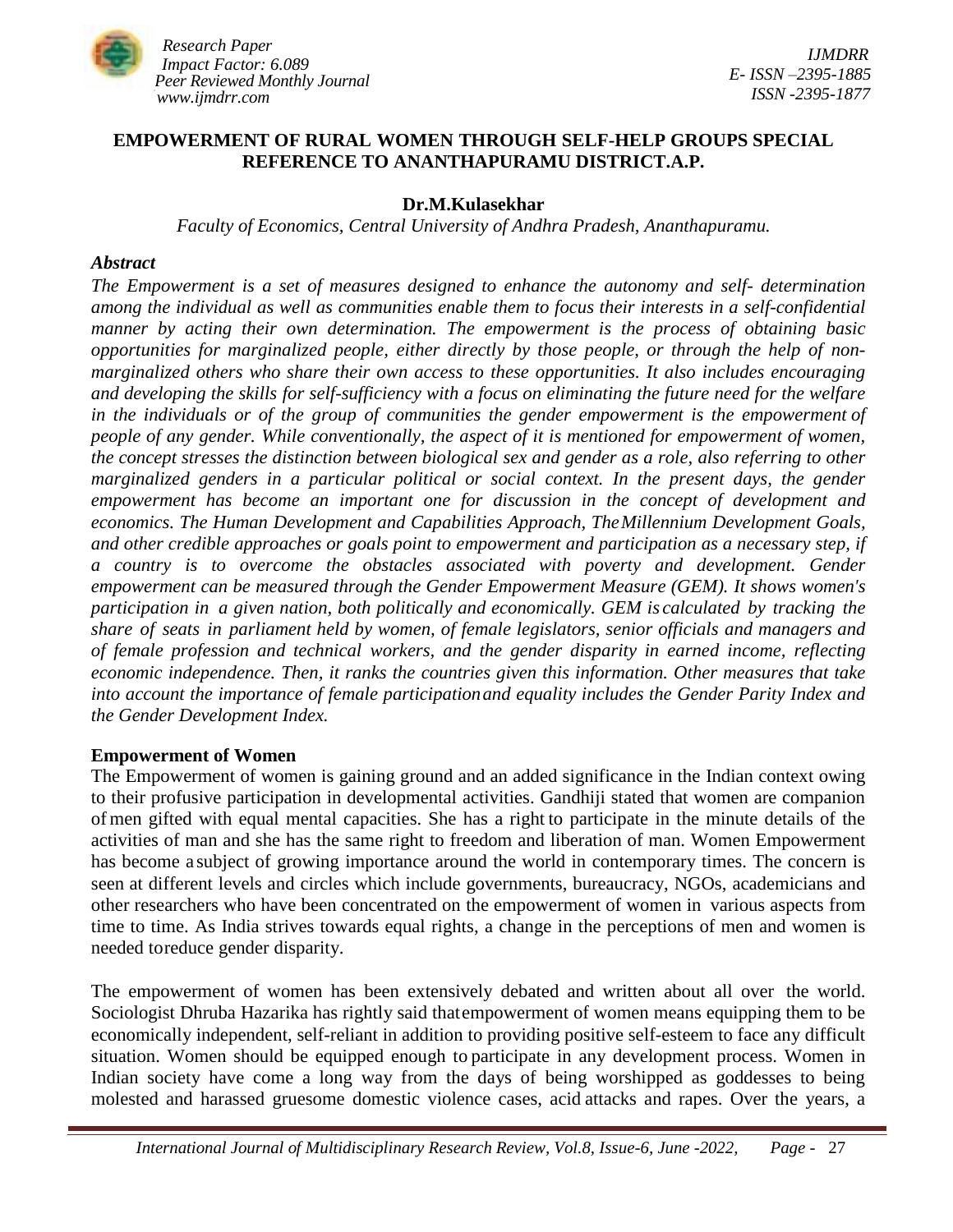

*IJMDRR E- ISSN –2395-1885 ISSN -2395-1877*

steady rise in the adversities faced by Indian women and girls has taken place. The Indian constitution grants certain constitutional and legal privileges to women pertaining to equality and fundamental rights.

### **Social Empowerment of Women**

The social empowerment might be one of the most prominent forms of empowerment shown in the mainstream media. It strengthens women's social relations and their positions in social structures, giving them more of a purpose outside of the home. Theircontributions to society are recognized and valued as opposed to look down upon simply because it was a woman's creation. Social empowerment also fights back against discrimination, no longer letting people of different disabilities, races, ethnicities, religions, or genders be walked over by what 's considered, normal.

## **Economic Empowerment of Women**

People say money can't buy happiness, butbeing at an economic disadvantage can take away access to becoming empowered. Being poor, landless, deprived, or oppressed doesn't allow access to resources that those in good financial standings do. Closing this gap would allow everyone to have equal footing and women in particular would gain a more significant share of control over the material, human, intellectual and financial resources.

# **Self-Help Groups (SHGs) and WomenEmpowerment in India**

The year 2001 had been declared by the Government of India, as Women Empowerment Years to focus on a vision where women are equal partners like men. Because, the Constitution of India Grants equality to women in different fields of life. In the past, the situation of women was miserable in the society andeven women were not ready to undertake any task dueto many reasons like fear, shyness, male dominance in the society and purda system among the women in some communities, but time has been changed now. Women of today are not like the early days. Now, they are willing to come forward and want more socio- economic independence as they expecting their own identity, achievements, equal status in the society and greater freedom.

In this situation, the Government of India has provided Self Help Groups (SHGs) to them so that proper attention should be given to their economic independence through self-employment, entrepreneurial development and well-being that finally leads to its contribution. SHGs have been emerged as a powerful instrument in order to alleviate poverty and gainingempowerment of women in the rural India. SHGs through the network of Commercial Banks, Co- operative Banks, Regional Rural Banks, NABARD and NGOs has been largely supply driven and a recent approach in the provision of financial services to the poor and further upgrading their status in the society. In this way, SHGs are playing a significant role to reduce rural poverty and to promote rural savings along with provision of gainful employment opportunities among the rural women community.

The Women Self Help Groups in several parts of the country have achieved success in bringing the women to the major stream of decision making. The SHGs in our country have become a source of inspiration for women 's welfare and formation of SHGsis a viable alternative to achieve the objectives of rural development and to get community participation in all rural development programs. SHG is also a viable organized set up to disburse micro credit to the poor women and hopeful them together into entrepreneurial activities. To alleviate the poverty and to empower the women, the micro-finance, Self-Help Groups (SHGs) and credit management groups have also on track in India. Self Help Group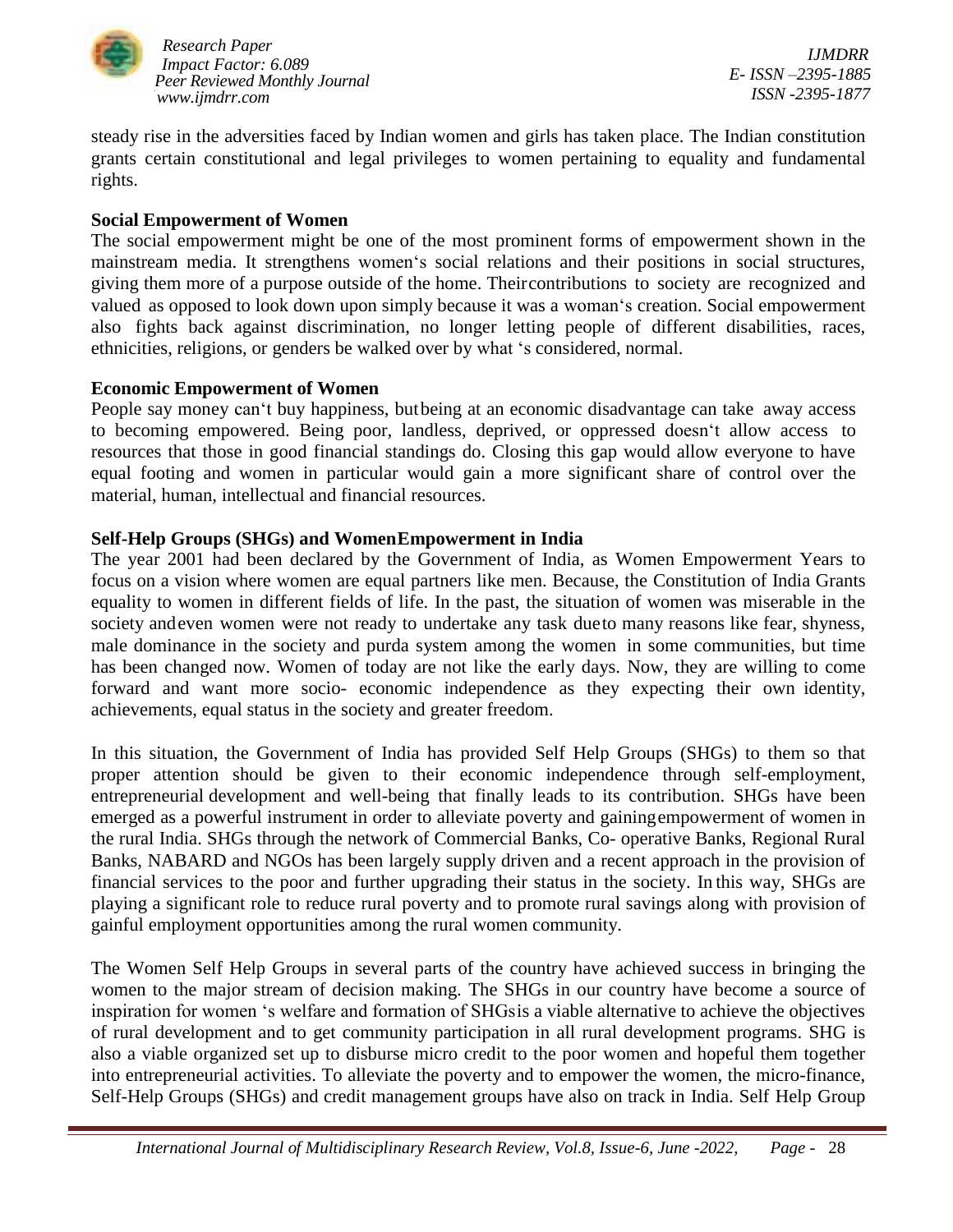

(SHG) is a small voluntary association to form a group. It is informal and homogenous group of not more than twenty members.

SHGs consist of maximum 20 members, because, any group having more than 20 members has to be registered under Indian legal system. That is why it is suggested to be informal to keep them away from bureaucracy, corruption, unnecessary administrative expenses and profit motive. In fact, it is a home-grown model to eradicate poverty which simultaneously worksto empower and shape the lives of its members in a better way. Groups are expected to be homogenous so that the members do not have conflicting interest and allthe members can participate freely without any fear. Self-Help Groups (SHGs) movement has triggered off asoundless revolution in the rural credit delivery system in India. SHGs have proved as an effective medium for delivering credit to rural poor especially for rural women for their socio-economic empowerment. As a group-oriented model, SHG in India is a mechanism for women development to bring in individual and collective empowerment. Now, womenin India are mobilized to protest against domestic violence, rising prices, legal inequity, rape, childmarriage, domestic violence etc. In this way, it aims to empower women with various forms of power. Several factors and strategies have been provided by the SHGs that have made a positive contribution to the empowerment of women. These are full support and timely advice for balancing family and business responsibilities, leadership, experience in decision making and discussions on social issues. Women who joined in these groups enable themselves to face their household poverty through self-employment started at the initiative of SHGs. So, it is necessary to assess their role in empowering the women in rural India.

### **Review of literature**

Guru Murthy [1],observed that SHG is a viable alternative to achieve the objectives of rural development and to get community participation in all rural development programs. SHG is a viable organizational setup to disburse micro credit to the rural women for the reason of making them entrepreneur and encouraging them to enter into entrepreneurial tricks. Vijayanthi [2], attempts to explain the procedure of women empowerment and find out the levels of awareness creation, decision making, empowerment among women from SHGs formed under Comprehensive Community Development Programme implemented in five slum areas of Chennai.

### **Objectives of the Study**

- To examine the impact of SHGs on the social empowerment of rural women.
- To analyze the impact of SHGs on theeconomic empowerment of rural women.

# **Methodology of the Study**

For the purpose of the present study, six villages of Ananthapuramu rural Mandal Ananthapuramu district of Rayalaseema region in Andhra Pradesh has been selected. From the selected Mandal, six r villages have been selected. From each revenue village, 20 sample SHG women have been selected on simple random sampling basis. This altogether covers six revenue villages and 120 SHG women members from various categories.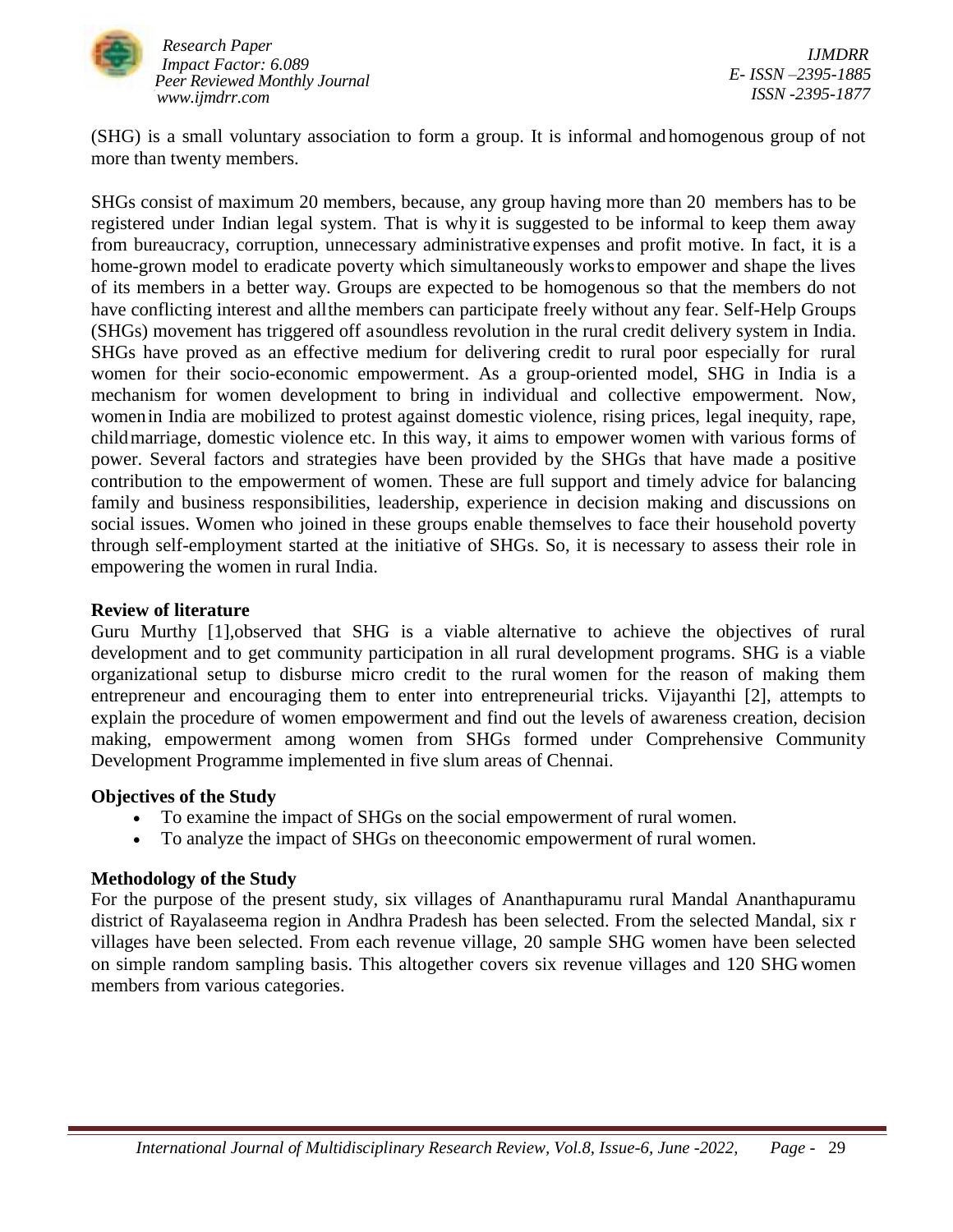

| Name of the village | Sample size |
|---------------------|-------------|
| Akuthotapalli       | 20          |
| Itukalapalli        | 20          |
| Chiyyedu            | 20          |
| Jangala palli       | 20          |
| Kandukuru           | 20          |
| Kakkalapalli        | 20          |
| Total               | 120         |

### **Results and Discussions**

To analyze the impact of Self-Help Groups on the empowerment of rural women before and after establishment of Self-Help Groups method has beenadopted. The different kinds of empowerment among

## **The sample SHG rural women have been examined asfollows.**

- Social Empowerment
- Economic Empowerment

## **Social Empowerment of Rural Women throughSHGs**

The social empowerment means equal status, participation and power of decision making at the household level and at the community level as well as in all spheres of life. The social empowerment of women enables them to participate in decision making process in democratic institutions and at individual level. The social empowerment refers to enhanced status in the family and community, participation in decision making, access to government offices, freedom to travel anywhere on need based, group identity and increased awareness on society. According to Goel [24], the social empowerment of women refers to create an enabling environment through various affirmative development policies and programs for the developmentof rural women.

| <b>Changing Indicators</b>                      | <b>Before SHG</b> |                | <b>After SHG</b> |                |
|-------------------------------------------------|-------------------|----------------|------------------|----------------|
|                                                 | Yes               | N <sub>0</sub> | <b>Yes</b>       | N <sub>0</sub> |
| Sharing Feelings Confidently with Others        | 37 (30.83)        | 83 (69.17)     | 76 (63.33)       | 44 (36.67)     |
| Gained Confidence and Self Esteem               | 46 (38.33)        | 74 (61.67)     | 86 (71.67)       | 34 (28.33)     |
| <b>Fight Against Injustice and Inequality</b>   | 32(26.67)         | 88 (73.33)     | 78 (65.00)       | 42 (35.00)     |
| <b>Respectful Treatment from Family Members</b> | 45 (37.50)        | 75 (62.50)     | 82 (68.33)       | 38 (31.67)     |
| <b>Respectful Treatment from Society</b>        | 34 (28.33)        | 86 (71.67)     | 91 (75.83)       | 29(24.17)      |
| Receiving by Officials in the Govt. Offices     | 28 (23.33)        | 92 (76.67)     | 89 (74.17)       | 31(25.83)      |
| Visiting Outside the Village Independently      | 36(30.00)         | 84 (70.00)     | 93 (77.50)       | 37(30.83)      |

 **Table-1: Changing Indicators on Social Empowerment of Rural Women through SHGs**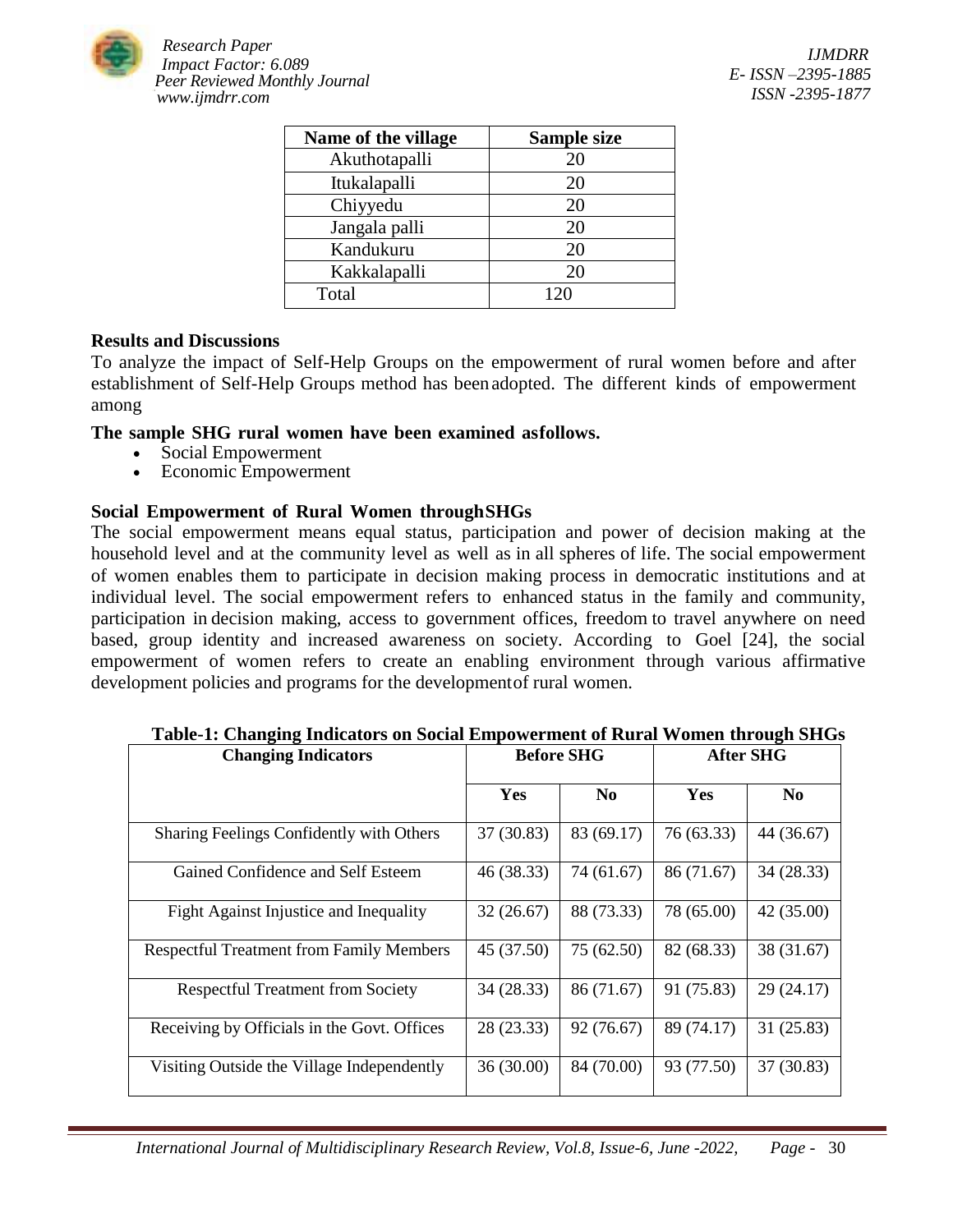

| Attending for Markets Independently | 31(25.83)  | 89 (74.17) 91 (75.83) |            | $\vert$ 29 (24.17) |
|-------------------------------------|------------|-----------------------|------------|--------------------|
|                                     |            |                       |            |                    |
|                                     |            |                       |            |                    |
| Domestic Violence                   | 67 (55.83) | 53 (44.17)            | 40 (33.33) | 80 (66.67)         |
| <b>Increased Mobility</b>           | 41 (34.17) | 79 (65.83)            | 85 (70.83) | 35(29.17)          |

 **Source:** Field Survey Data, Figures in Parentheses Indicates Percentages to their Total

In the process of creating empowerment among the rural women in India, the Self-Help Groups concept has been established in the country. Through the involvement of rural women in SHGs, they earning money and this supports for social empowerment among the rural women. The following Table-1 presents the changing indicators of rural women on the social empowerment before and after their involvement in the activities of SHGs in the study area. It revealsthat out of 120 sample SHG women, only 30.83 percent opined that before joining in SHGs, they shared their feelings confidently with others as against 61.67 percent opined that there is no improvement in sharing their feelings confidently with others.

On the other side, 63.33 percent of the respondent SHG women opined that after joining in SHGs, there is an improvement in sharing their feelings with others and 36.67 percent expressed that there is no improvement in sharing their feelings as a women in the society.

It may also noticed that, 61.67 percent expressed their feelings that before joining in SHGs, they can't gained confidence and self-esteem and 38.33 percent said that before SHG also they gained confidence and esteem.

After joining in SHG activities,71.67 percent of sample respondent women have gainedconfidence and self-esteem and 28.33 percent have not yet gained confidence and self-esteem.

It shows that before joining in SHGs, only 26.67 percent were fight against injustice and inequality and the remaining 73.33 percent were unable to fight against injustice and inequality. On the other, after joining in SHG activities, 65 percent of sample SHG women have been fighting against injustice and inequality against the women in the society.

It may also observe that, only 37.50 percentof sample women opined that before joining in SHGs, they received respectful treatment from family members and the remaining 62.50 percent expressed that due to poor income from them, they were not received respectful treatment from their family members. However, after joining in SHGs, 68.33 percent of SHG women opined that they received respectful treatment from their family members and only 31.67 percent expressed that they have not been received respectful treatment from family members. Before joining in SHGs, only 28.33 percent of sample women were received respectful treatment from society and 71.67 percent were neglected by the society in givingrespectful treatment to the rural women. On the other, after joining in SHGs, 75.83 percent of SHG women opined that they received respectful treatment from the society and only 24 percent expressed that they have not received respectful treatment from society.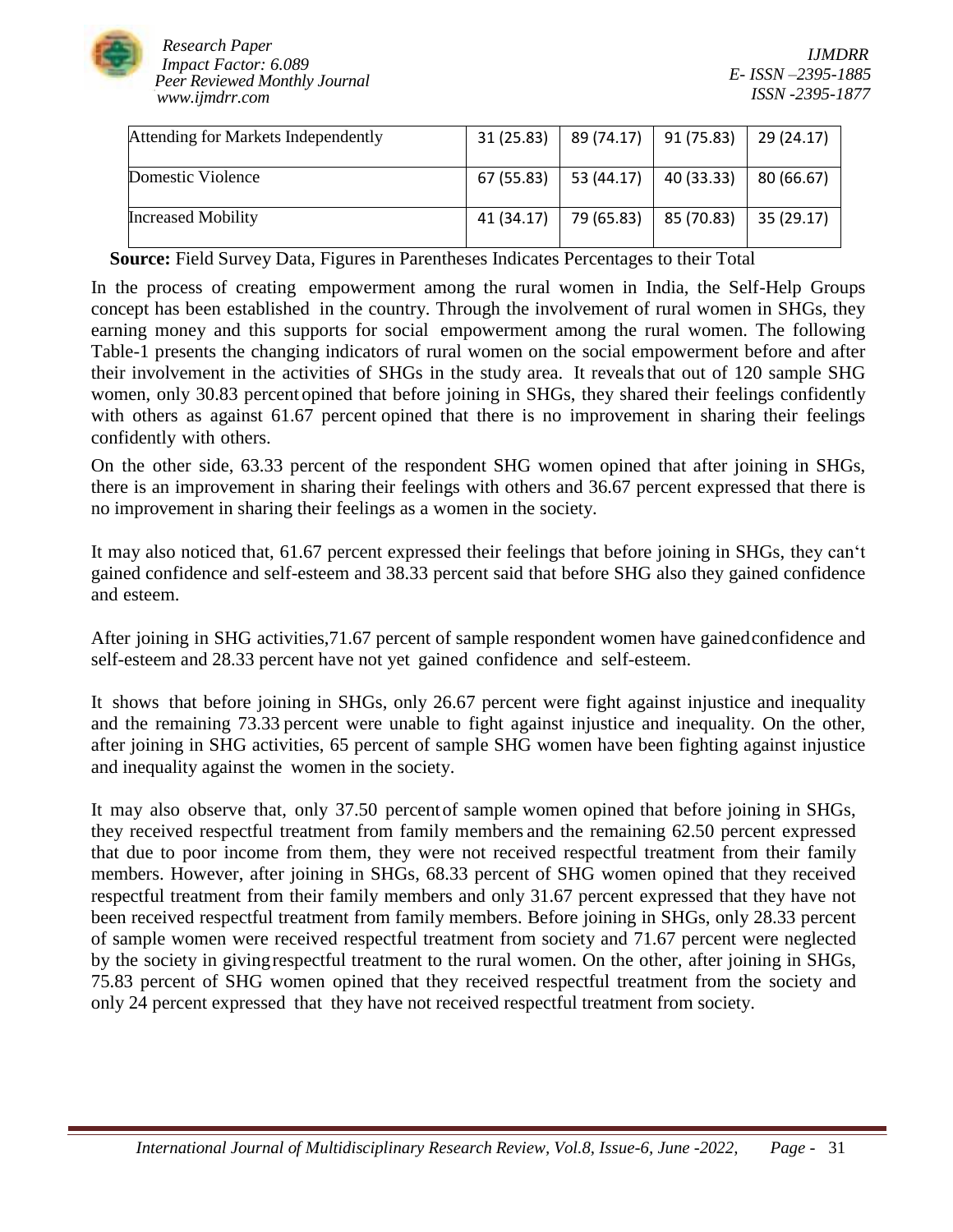



## **Diagram-1: Changing Indicators on Social Empowerment of Rural Women through SHGs**

It shows that out of 120 respondent SHG women, about 23 percent of them opined that before joining in SHGs, receiving by government officials is satisfactory and the remaining 77 percent opined they have not received respectfully from government officials whenever they approached them. As against this, after joining in SHGs, 74.17 percent of women SHG members opined that they received respectful treatment by government officials as and when they approached for their works in the offices. It may also notice that before joining in SHGs, only 30 percent of sample rural women were visited outside the village for their personal works and 70 percent of sample SHG women informed that they have not been visited outsidethe village independently. After joining in SHG activities, 77.50 percent of SHG women visited outside the village independently and the remaining 22.50 percent expressed that they are accompanied by their husbands during the visit of outside the village. It reveals that before joining in SHGs, only25.83 percent of rural women were attended the markets independently and 74.17 percent of women accompanied by their husbands to attend the markets.As against this situation, after joining in SHGs, a majority of 75.83 percent of SHG women expressed that they are attending to the markets independently to purchase the food grains and other domestic appliances. It reveals that before joining SHG activities, 55.83 percent of rural women were faced the domestic violence in the family and 44.17 percent expressed theirfeelings that they have not been faced any domestic violence. After joining in SHG programs, only 33.33 percent of rural women are suffering with domesticviolence and the remaining 66.67 percent informed that

they have not been facing any domestic violence after joining inn SHGs. Out of 120 sample women households under study, 65.83 percent of women informed that there is no improvement in the increased mobility among the SHG women, and after joining in SHGs, 70 83 percent of sample SHG rural women expressed that there is an improvement in the increased mobility among them. The changing indicators on the social empowerment of women is diagrammatically presented in diagram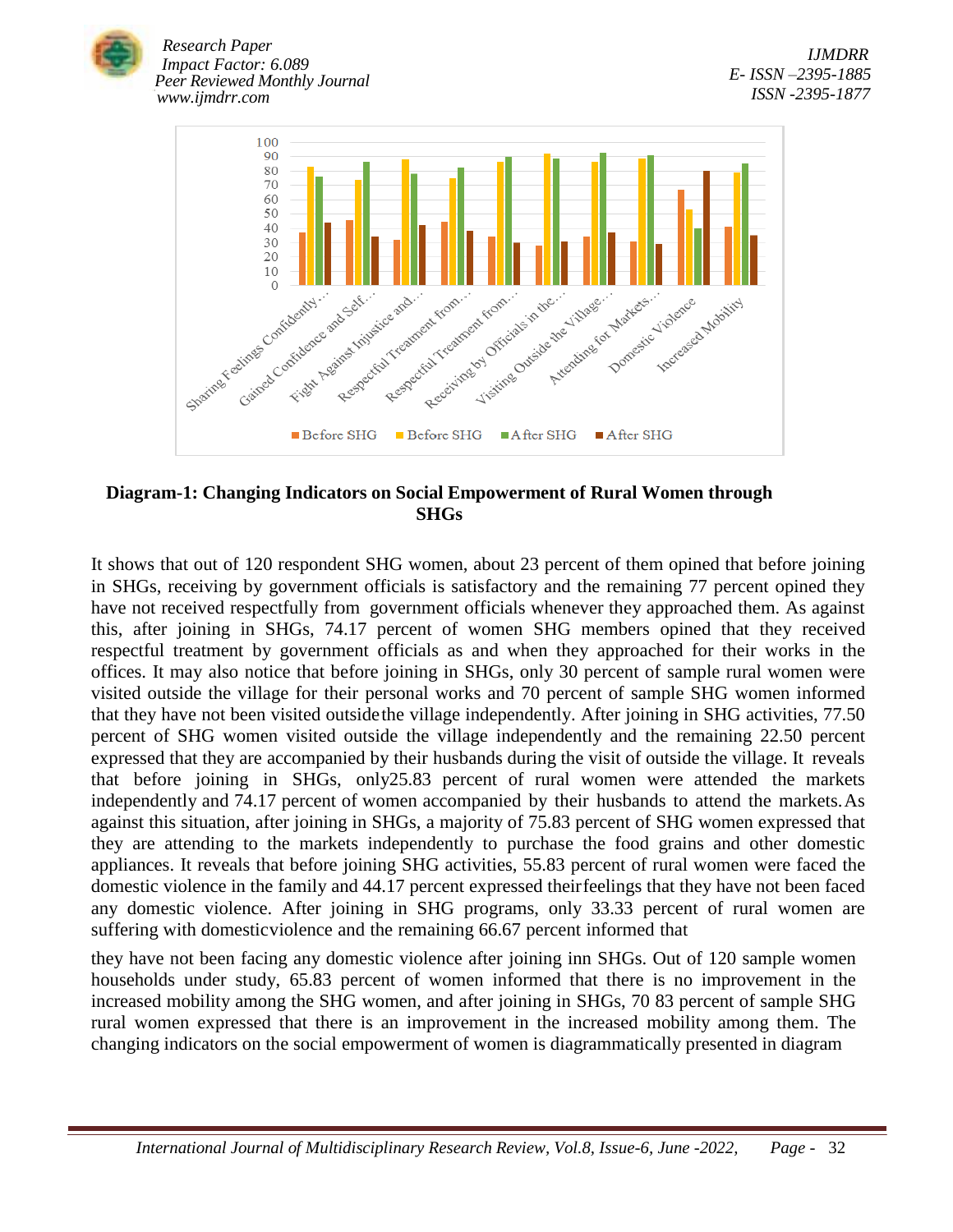

*IJMDRR E- ISSN –2395-1885 ISSN -2395-1877*

#### **Economic Empowerment of Rural Women through SHGs**

To achieve the gender equality and sustainable development, there is a need for economic empowerment of women as they are key contributors to the economies as producers of food, managers of natural resources and as entrepreneurs and employees. Inclusive and sustainable development around the world, leaving no one behind, is the overarching vision of the United Nation's 2030 Agenda. Gender equality and women's economic empowerment are central to realization of this vision, yet gender gaps around the world remain in large, pervasive and persistent. Women's economic empowerment is the right and smart thing to do. Women's rights are human rights case for gender equality is incontrovertible. The human development, economic and business gains from empowering women are substantial. Through the SHG activities, the rural women are earning additional income and are becoming economically empower in the society and in the family. The Table-2 presents the data on the changing indicators of economic empowerment of sample SHG women, before and after they joining in SHGs.

| <b>Indicators</b>                                              | <b>Before SHG</b>        |                                                                         | After SHG                |                                                                |  |
|----------------------------------------------------------------|--------------------------|-------------------------------------------------------------------------|--------------------------|----------------------------------------------------------------|--|
|                                                                | Self-<br><b>Decision</b> | <b>Decision Taken</b><br><b>South</b><br>Jointly by<br>Husband and Wife | Self-<br><b>Decision</b> | <b>Decision Taken</b><br><b>Jointly by Husband</b><br>and Wife |  |
| Decision Making Power in                                       | 26(21.67)                | 94 (78.33)                                                              | 71 (59.17)               | 49 (40.83)                                                     |  |
| Utilising household Income                                     |                          |                                                                         |                          |                                                                |  |
| Decision Making Power in                                       | 13 (10.83)               | 107 (89.17)                                                             | 68 (56.67)               | 52 (43.33)                                                     |  |
| <b>Taking Loans</b>                                            |                          |                                                                         |                          |                                                                |  |
| Freedom to Use the Money<br>for Personal Needs<br>of SHG Women | 17(14.17)                | 103 (85.83)                                                             | 81 (67.50)               | 39 32.50)                                                      |  |
| Maintaining Savings in the<br>Name of SHG Women                | 11(9.17)                 | 109 (90.83)                                                             | 87 (72.50)               | 33 (27.50)                                                     |  |
|                                                                |                          |                                                                         |                          |                                                                |  |
| Agricultural Lands in the                                      | 39 (32.50)               | 79 (65.83)                                                              | 65 (54.17)               | 55 (45.83)                                                     |  |
| Name of SHG Women                                              |                          |                                                                         |                          |                                                                |  |
| Utilising Savings Amount for                                   | 10(8.33)                 | 110 (91.67)                                                             | 96 (80.00)               | 24 (20.00)                                                     |  |
| the Need of SHG Women                                          |                          |                                                                         |                          |                                                                |  |
| Decision Making Power in                                       | 54 (45.00)               | 66 (55.00)                                                              | 98 (81.67)               | 22 (18.33)                                                     |  |
| Purchase of Home Appliances                                    |                          |                                                                         |                          |                                                                |  |
| Decision Making Power in                                       | 67(55.83)                | 53 (44.17)                                                              | 84 (70.00)               | 36 (30.00)                                                     |  |
| Purchase of Cloths                                             |                          |                                                                         |                          |                                                                |  |
| Decision Making Power                                          | 72 (60.00)               | 48 (40.00)                                                              | 101(84.17)               | 19 (15.83)                                                     |  |
| in Purchase ofCosmetics                                        |                          |                                                                         |                          |                                                                |  |
| Changes in Borrowing                                           | 07(5.83)                 | 113 (94.17)                                                             | 91 (75.83)               | 29 (24.17)                                                     |  |
| Capacity of SHG Women                                          |                          |                                                                         |                          |                                                                |  |

#### **Table-2: Changing Indicators on Economic Empowerment of Rural Women through SHGs**

**Source:** Field Survey Data, Figures in Parentheses Indicates Percentages to their Total

It reveals that before SHG activities in the study area, out of 120 sample SHG women respondents,21.67 percent have taken a self-decision in utilizing the household income to meet the family needs and against this, 78.33 percent of sample SHG rural women have not taken an

 *International Journal of Multidisciplinary Research Review, Vol.8, Issue-6, June -2022, Page -* 33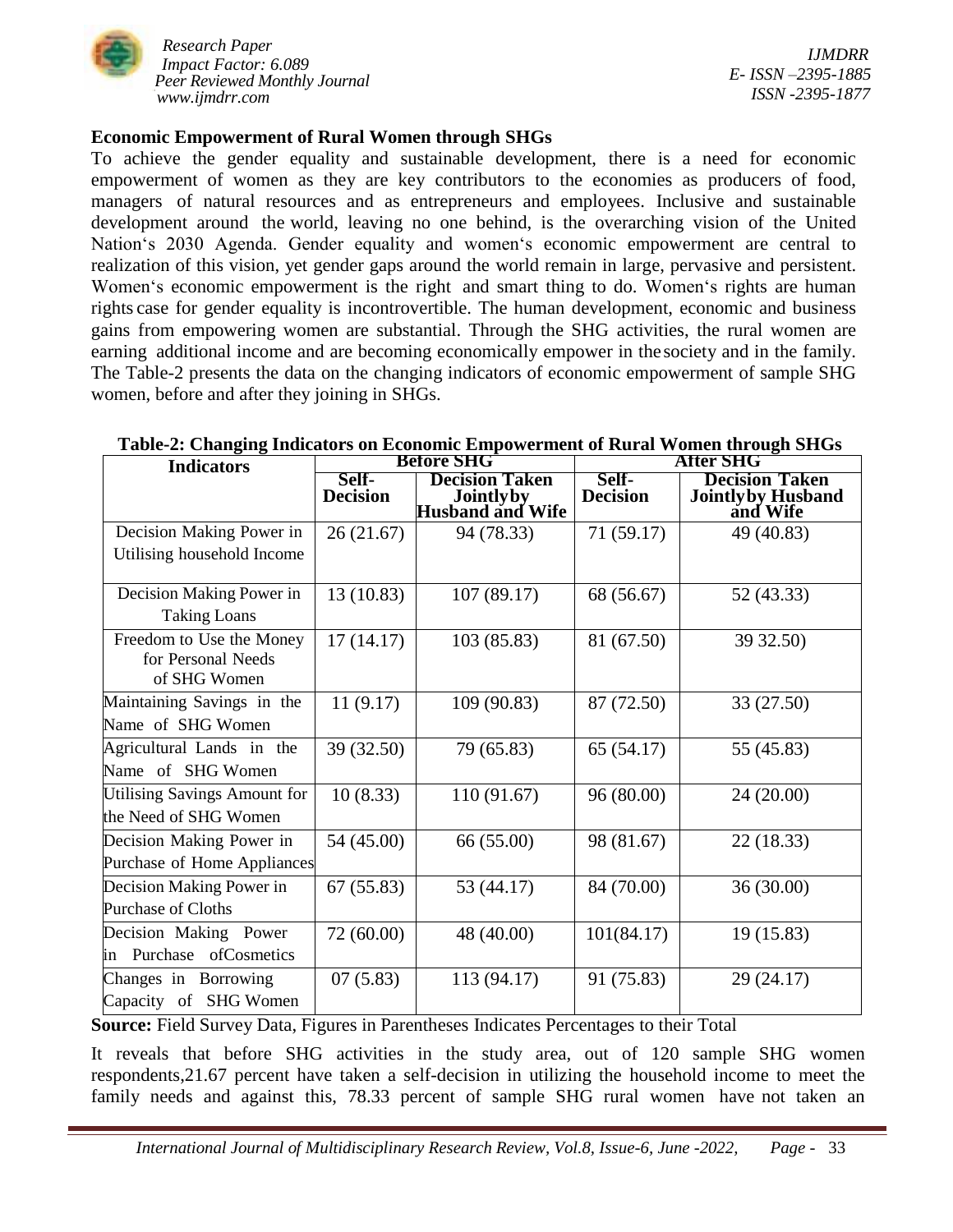

*IJMDRR E- ISSN –2395-1885 ISSN -2395-1877*

independent decision, but taken a decision on spending household income jointly with theirhusbands. It shows that here the husbands 'role is more in taking a decision in utilizing the household income for their family needs. On the other side, after joining inSHGs, the same rural women have empowered to take a decision in utilizing income. It reveals that 59.17 percent of SHG rural women have taken independent decision in utilizing the household income as against 40.81 percent of the SHG women have taken a decision jointly with their husbands.

It may also observe that before joining in SHGs, the decision-making power of rural women in taking loans is poor with 10.83 percent of rural women, 85.83 percent have taken a decision with their partners in utilizing money for the personal needs of the women. Out of 120 sample women, after joining in SHGs, 67.50 percent of women have a freedom in spending money for their personal needs as they are earning money fromSHG activities. Only 32.50 percent of sample SHG women have taken a joint decision along with life partners on spending money for personal needs.



**Diagram-2: Changing Indicators on Economic Empowerment of Rural Women through SHGs**

### **Findings and Conclusions**

The women empowerment is gaining importance with an added significance in the context of India. The women empowerment has become a subject of growing importance around the world in contemporary times. Women in Indian society have come a long way from the days of being worshipped as goddess. According to Keshab Chandra Mandal, there are five categories of women empowerment such associal, economic, educational, political and psychological. The empowerment by way of involvement in SHGs can bring changes and enhanced the living conditions of rural women. As a group-oriented model, SHGs in India is a mechanism for women development to bring individual and collective empowerment.

The empirical data reveals that a majority of rural women involved in SHGs have improved their decision taking power in spending money, taking loans, utilizing money for personal needs. The head of the family is giving preference to the SHG women member of their family in taking financial decisions in the family after she joined in SHGs. It may also observed that majority of sample SHG